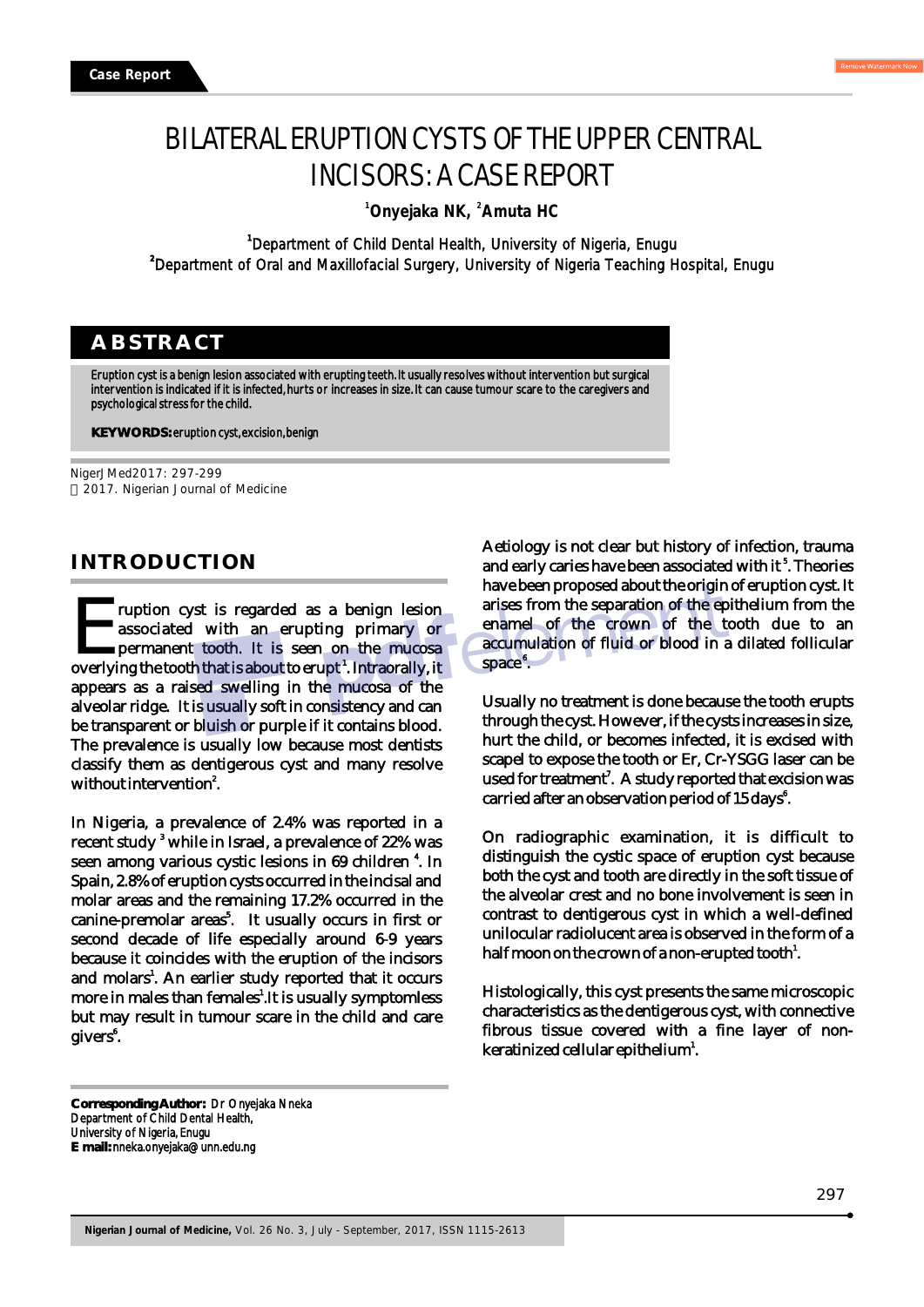#### **CASE REPORT**

We present a case of bilateral eruption cysts seen at the paediatric dentistry clinic of University Nigeria Teaching Hospital, Enugu, Nigeria.

A 9 year old female presented with her father at the paediatric dentistry clinic of University of Nigeria Teaching Hospital, Enugu, Nigeria with the complaints of jaw swelling in the upper anterior region of 6 months duration (fig 1). The child was staying with her grandmother who did not seek any dental care even though the child complained of name calling by peers. However, the child's father visited them in the village and decided to bring her to the dental clinic because of fear and aesthetic concern. There was a history of the swelling emptying twice but refilled later. There was no history of pain or trauma and the child was not on any medication.

No abnormality was detected on general physical examination while intraoral examination revealed that the oral hygiene was fair with two pinkish swelling of about 1cm by 1 cm in relation to the position of 11 and 21(fig 1). The swelling was fluctuant, not tender and covered the whole crowns of 11and 21. It was also smooth with no ulceration. Hard tissue examination revealed that the child was in mixed dentition stage. Teeth present included 52,53, 54, 55, 16; 62,63,64,65,26; 31,32,73,74,75,36; 41,42,83, 84,85,46.

Occlusal radiograph showed that 11 and 21 were present and at eruption stage (fig 2). There was no sign of bone involvement. A diagnosis of eruption cyst was made based on clinical and radiographic findings. Surgery was done by excision of dense fibrous tissue around the incisal regions (Fig 3 and 4) and draining the content of the cyst. The incisal edges of 11 and 21 were



Figure1: Pre operative radiograph showing eruption cysts involving 11 and 21 Figure 2

then exposed.

The child was reviewed after a day and a week later (fig 5). A fast eruption of the teeth was observed.

#### **DISCUSSION**

Upper central incisors: 11 and 21 usually erupt between 7 to 8 years. However, in negros and in females, eruption of teeth is earlier<sup>8</sup>. In this case, the child was a 9 year old female and this is a pointer that the tooth ought to be in the mouth but for the eruption cyst.

This case was not associated with any systemic disease although there have been reports of cases associated with harmatoma, natal teeth, Epstein pearl, kinky hair disease<sup>9</sup>. Surgery is usually recommended when there is pain, infection or aesthetic issue <sup>4</sup> and in this case, aesthetics was a major concern to the caregiver and the child. Also, social interaction of the child was affected since peers were cajoling her. The importance of dental awareness by care givers cannot be overemphasized because prompt dental care will be sought. In this case, the father sought dental attention unlike some parents who delay dental care because of poor understanding of dental problems in children  $10$ . The speedy eruption of the central incisors after excision of the eruption cyst was similar to previous finding <sup>4</sup> buttressing the fact that the thick fibrous tissue hindered the tooth from eruption.

#### **CONCLUSION**

Eruption cyst often presents with aesthetic and social problems. Seeking dental care by caregivers will ensure appropriate care which will enhance eruption of the involved teeth and psychological wellbeing of the child.



Occlusal radiograph showing 11 and 21 with no radiolucency surrounding the teeth